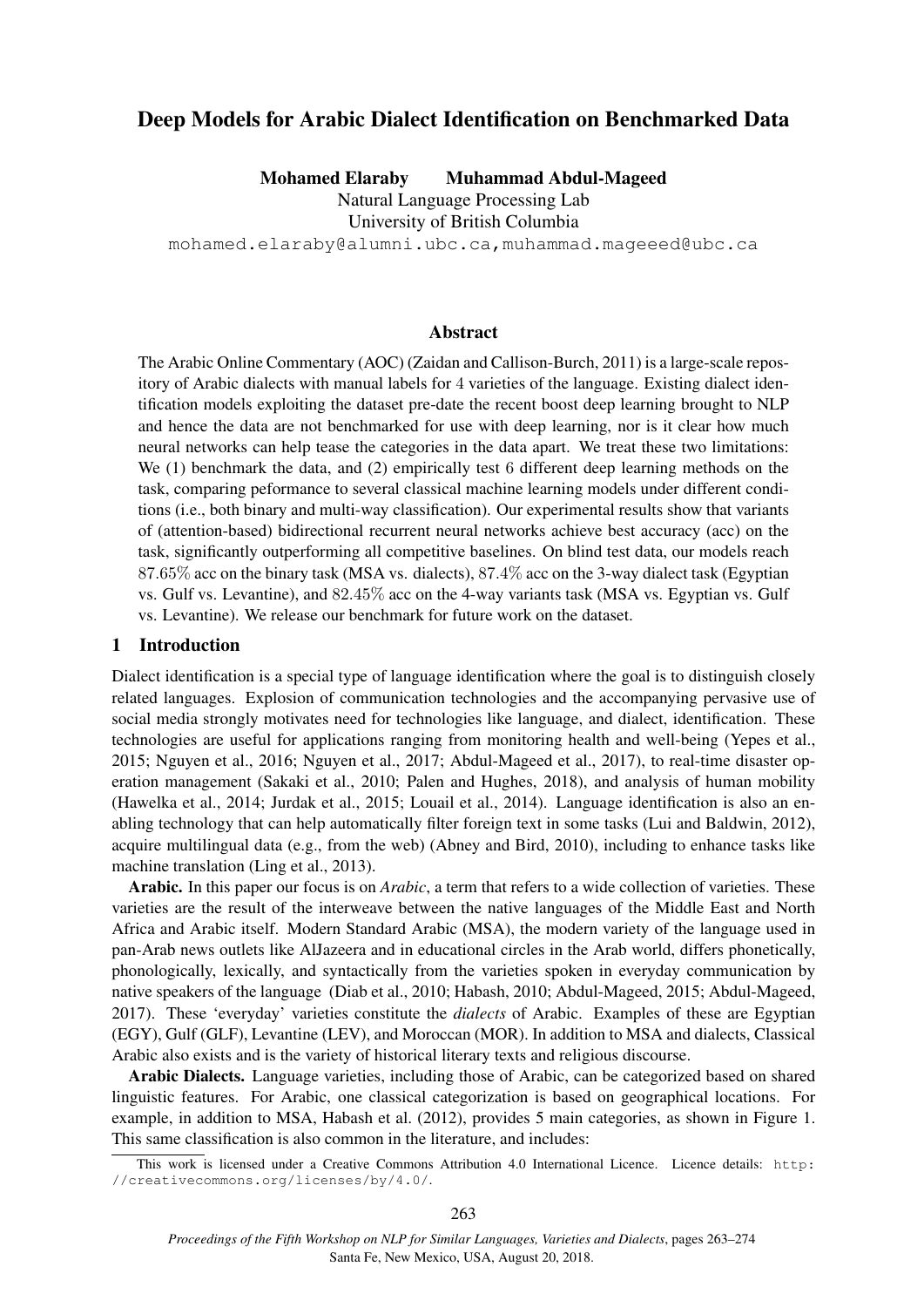- Egyptian: The variety spoken in Egypt, which is widely spread due to the historical impact of Egyptian media
- Gulf: A variety spoken primarily in Saudi Arabia, UAE, Kuwait and Qatar
- Iraqi: The variety spoken by the people of Iraq
- Levantine: The variety spoken primarily by the Levant (i.e., people of Syria, Lebanon, and Palestine)
- Maghrebi: The variety spoken by people of North Africa, excluding Egypt



Figure 1: One categorization of Arabic dialects (Zaidan and Callison-Burch, 2011)

Arabic dialectal data. For a long time, Arabic dialects remained mostly spoken. Dialects started to find their way in written form with the spread of social media, thus affording an opportunity for researchers to use these data for NLP. This motivated Zaidan and Callison-Burch (2014) to create a large-scale repository of Arabic texts, the Arabic Online Commentary (AOC). The resource is composed of ∼ 3M MSA and dialectal comments on a number of Arabic news sites. A portion of the data (> 108K comments) is manually annotated via crowdsourcing. The dataset was exploited for dialect identification in Zaidan and Callison-Burch (2014) and later in Cotterell and Callison-Burch (2014). These works, however, pre-date the current boom in NLP where deep neural networks enable better learning (given sufficiently large training data). Cotterell and Callison-Burch (2014) use *n*-fold cross validation in their work, thus making it costly to adopt the same data split procedure to develop deep learning models. This is the case since deep models can take long times to train and optimize. For this reason, it is desirable to benchmark the AOC dataset for deep learning research. This motivates our work. We also ask the empirical question: To what extent can we tease apart the Arabic varieties in AOC using neural networks. Especially given (a) the morphological richness of Arabic and (b) the inter-relatedness (e.g., lexical overlap) between Arabic varieties, it is not clear how accurately these varieties can be automatically categorized (using deep learning methods). To answer these important questions, we investigate the utility of several traditional machine learning classifiers and 6 different deep learning models on the task. Our deep models are based on both recurrent neural networks and convolutional neural networks, as well as combinations (and variations) of these.

Overall, we offer the following contributions: (1) We benchmark the AOC dataset, especially for deep learning work, (2) we perform extensive experiments based on deep neural networks for identifying the 4 Arabic varieties in AOC under various classification conditions, allowing us to perform well on the task, and (3) we carry out an analysis to uncover how the varieties in the data relate to one another based on shared lexica. The rest of the paper is organized as follows: In Section 2 we review related work, in Section 3 we briefly describe the AOC dataset. In Section 4 we describe our models, Section 5 is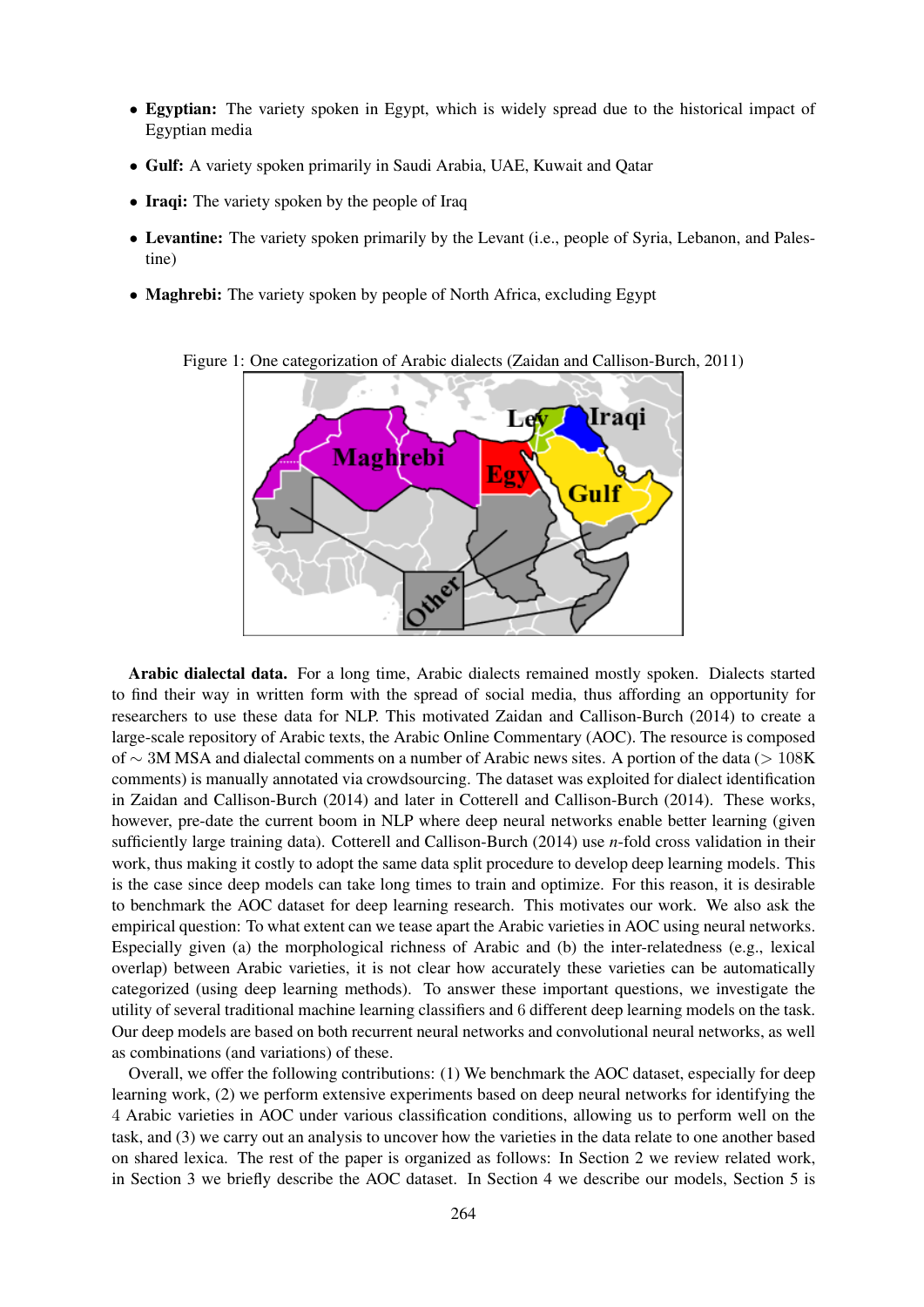| Variety    | <b>Example</b>                                                                                                                        |
|------------|---------------------------------------------------------------------------------------------------------------------------------------|
| <b>MSA</b> | شدوا المهمة يا منتخبنا ، انتم لا تسيرون وحدكم (1)                                                                                     |
|            | Go, go, our team; you've our passionate support.                                                                                      |
|            | بصراحة لقد عجزت عن الكلام فلا الحهل يبرر هذه الفعلة ولا حتى اي سبب اخر (2)                                                            |
|            | Frankly, I'm speechless. Neither ignorance nor any other reason justify this action.                                                  |
| EGY        | بتقولوا ان اعلامنا وفضائيتنا فجروا الازمة وكانوا محرمين في نظركم (3)                                                                  |
|            | You say our media and satellite channels initiated the crisis and were criminals in your review.                                      |
|            | قمر صناعي ولا قمر ١٤، في المشمش لو عرف القمر يلف في الحبو (3)                                                                         |
|            | Either its a satellite or a full moon [playful for "beautiful female"], it will never rotate in its orbit correctly.                  |
| GLF        | يعطي العافية على من اقترح هذا القرار ومن ساهم في تطبيقه (5)                                                                           |
|            | Healthy be the one who proposed this decision, and those who contributed in applying it.                                              |
|            | عندنا بعض الناس ما يرضيهم شيء ولا يكفيهم ولا يبغون يشتغلون شيء (6)                                                                    |
|            | Nothing would please nor be enough for some of these people; they don't even want to put any efforts.                                 |
| <b>LEV</b> | وانا كمان لا بصلح سيارتي ولا على بالي وابوي واخوي بيتكفلوا فيها (7)                                                                   |
|            | And I also won't repair my car, nor do I care. My brother and dad will take care of it.                                               |
|            | لان مو معقول توصل الامور لهلدرجة وكانت رح تصير مليون مشكلة بسبب اشاعاتهم لطلب الحامعة (8)                                             |
|            | Because it isn't reasonable for things to get to that bad. There is a million problems college students have because of their rumors. |

Table 1: Example comments from the 4 varieties in the AOC dataset

where we describe our experimental set up, Section 6 provides our experimentation results. Section 7 is a visualization-based analysis of our results. Section 8 is where we conclude our work and overview future directions.

#### 2 Related work

Work on Arabic dialect identification has focused on both spoken (Ali et al., 2015; Belinkov and Glass, 2016; Najafian et al., 2018; Shon et al., 2018; Shon et al., 2017; Najafian et al., 2018) and written form (Elfardy and Diab, 2013; Zaidan and Callison-Burch, 2014; Cotterell and Callison-Burch, 2014; Darwish et al., 2014; Abdul-Mageed et al., 2018). Early works have focused on distinguishing between MSA and EGY. For example, Elfardy and Diab (2013) propose a supervised method for sentence-level MSA-EGY categorization, exploiting a subset of the AOC dataset (12, 160 MSA sentences and 11, 274 of user commentaries on Egyptian news articles). The authors study the effect of pre-processing on classifier performance, which they find to be useful under certain conditions. Elfardy and Diab (2013) report 85.5% accuracy using 10-fold cross-validation with an SVM classifier, compared to the 80.9% accuracy reported by Zaidan and Callison-Burch (2011). Similarly, Tillmann et al. (2014) exploit the same portion of the AOC data Elfardy and Diab (2013) worked on, to build an MSA-EGY classifier. The authors report an improvement of 1.3% over results acquired by Zaidan and Callison-Burch (2014) using a linear classifier utilizing an expanded feature set. Their features include n-grams defined via part of speech tags and lexical features based on the AIDA toolkit (Elfardy et al., 2014). The work of Darwish et al. (2014) is also similar to these works in that it also focuses on the binary MSA-EGY classification task, but the authors exploit Twitter data. More specifically, Darwish et al. (2014) collected a dataset of 880K tweets on which they train their system, while testing on 700 tweets they labeled for the task. The authors explore a range of lexical and morphological features and report a 10% absolute gain over models trained with n-grams only. Our work is similar to these works in that we exploit the AOC dataset and develop MSA-EGY, binary classifiers. However, we model the task at more fine-grained levels as well (i.e., 3-way and 4-way classification).

Huang (2015) focus on the 4-way classification task using the AOC categories (MSA, EGY, GLF, LEV). The authors report improved classification accuracy using a simple word-level n-gram model trained on the manually annotated portion of AOC as well as unannotated Facebook data. The authors employ an ensemble of co-training and self-training semi-supervised learning methods exploiting 165M data points from Facebook posts. Huang (2015) report an accuracy of 87.8% on 10% of the manually annotated AOC dataset. Our work is similar to Huang (2015) in that we consider the 4-way classification task, but we do not exploit any external data. In addition, Huang (2015) did not release their data splits,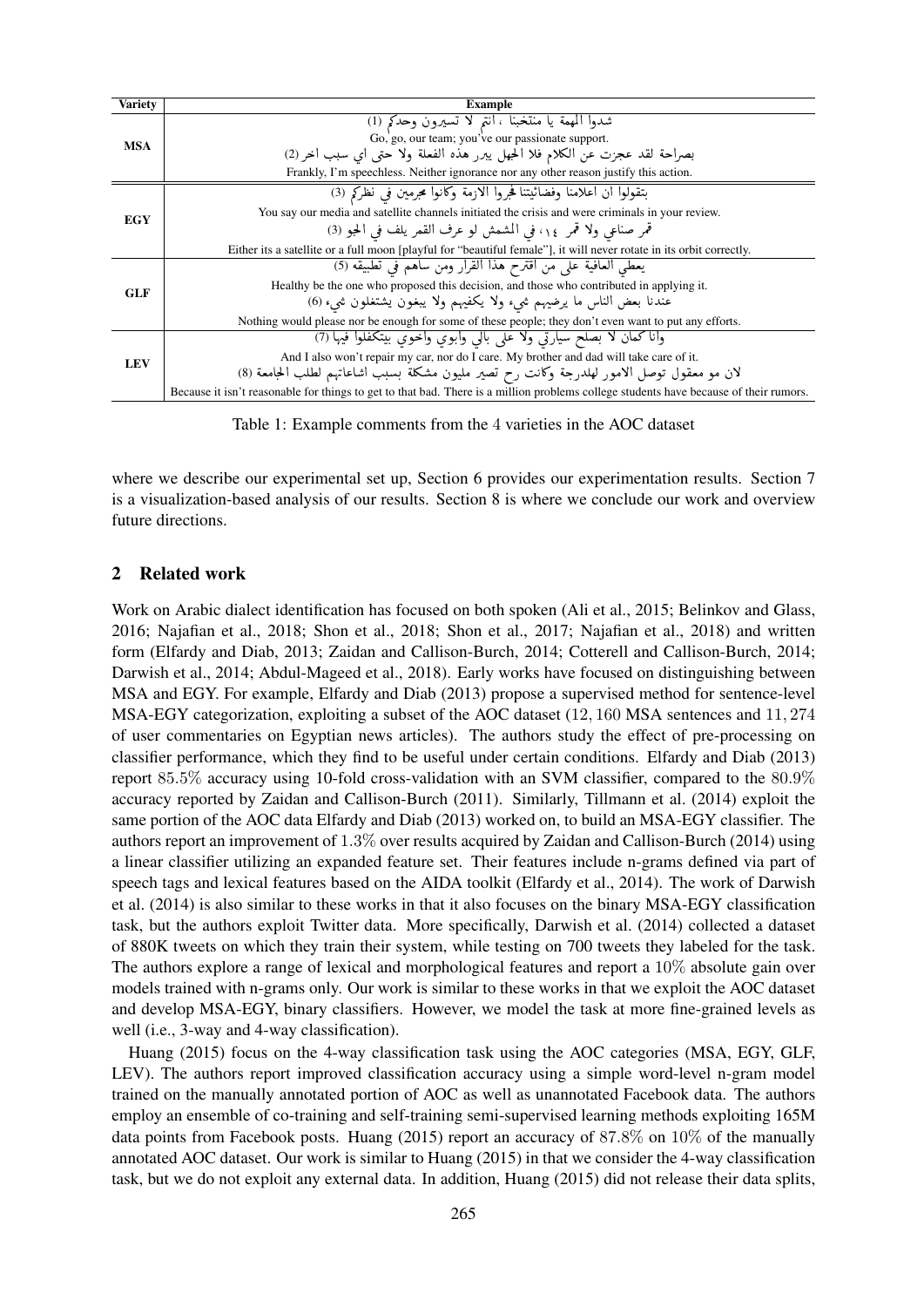nor benchmark the task on AOC. Their results are not directly comparable to our work for these reasons.

Finally, our work has some similarity to general works on language detection (Jurgens et al., 2017; Jauhiainen et al., 2017; Kocmi and Bojar, 2017; Jauhiainen et al., 2018) and geographical location (Rahimi et al., 2018; Mahmud et al., 2014; Rahimi et al., 2017).

### 3 Dataset: Arabic Online Commentary (AOC)

As we mentioned earlier, our work is based on the AOC dataset. AOC is composed of 3M MSA and dialectal comments, of which 108, 173 comments are labeled via crowdsourcing. For our experiments, we randomly shuffle the dataset and split it into 80% training (*Train*), 10% validation (*Dev*), and 10% test (*Test*). Table 2 shows the distribution of the data across the different splits. We were interested in identifying how the 4 varieties relate to one another in terms of their shared vocabulary, and so we performed an analysis on the training split (*Train*) as shown in the heat map in Figure 2. The Figure presents the percentages of shared vocabulary between the different varieties after normalizing for the number of data points in each class. As the Figure shows, both the GLF and LEV dialects are lexically closer to (i.e., share more vocabulary with) MSA than EGY is (does). This finding is aligned with the intuition of native speakers of Arabic that EGY diverges more from MSA than the GLF and LEV varieties. This empirical finding lends some credibility to this intuition.

Table 2: Distribution of classes in our AOC *Train* split

| <b>Variety</b> | MSA    | EGY    | <b>GLF</b> | LEV   | ALL.   |
|----------------|--------|--------|------------|-------|--------|
| Train          | 50.845 | 10.022 | 16.593     | 9.081 | 86.541 |
| Dev            | 6.357  | 1.253  | 2.075      | 1.136 | 10.821 |
| <b>Test</b>    | 6.353  | 1.252  | 2.073      | 1.133 | 10.812 |



Figure 2: Heat map for shared vocabulary between different data variants

#### 4 Models

#### 4.1 Traditional models

Traditional models refer to models based on feature engineering methods with linear and probabilistic classifiers. In our experiments, we use (1) logistic regression, (2) multinomial Naive Bayes, and (3) support vector machines (SVM) classifiers.

#### 4.2 Deep Learning Models

Recently, deep learning models have been successfully applied to the tasks of language modeling and text classification. For these reasons, we experiment with a number of popular models, as follows: (1) convolutional neural networks (CNN), (2) long-short term memory (LSTM), (3) convolutional LSTM (CLSTM), (4) bidirectional LSTM (BiLSTM), (5) bidirectional gated recurrent units (BiGRU), and (6)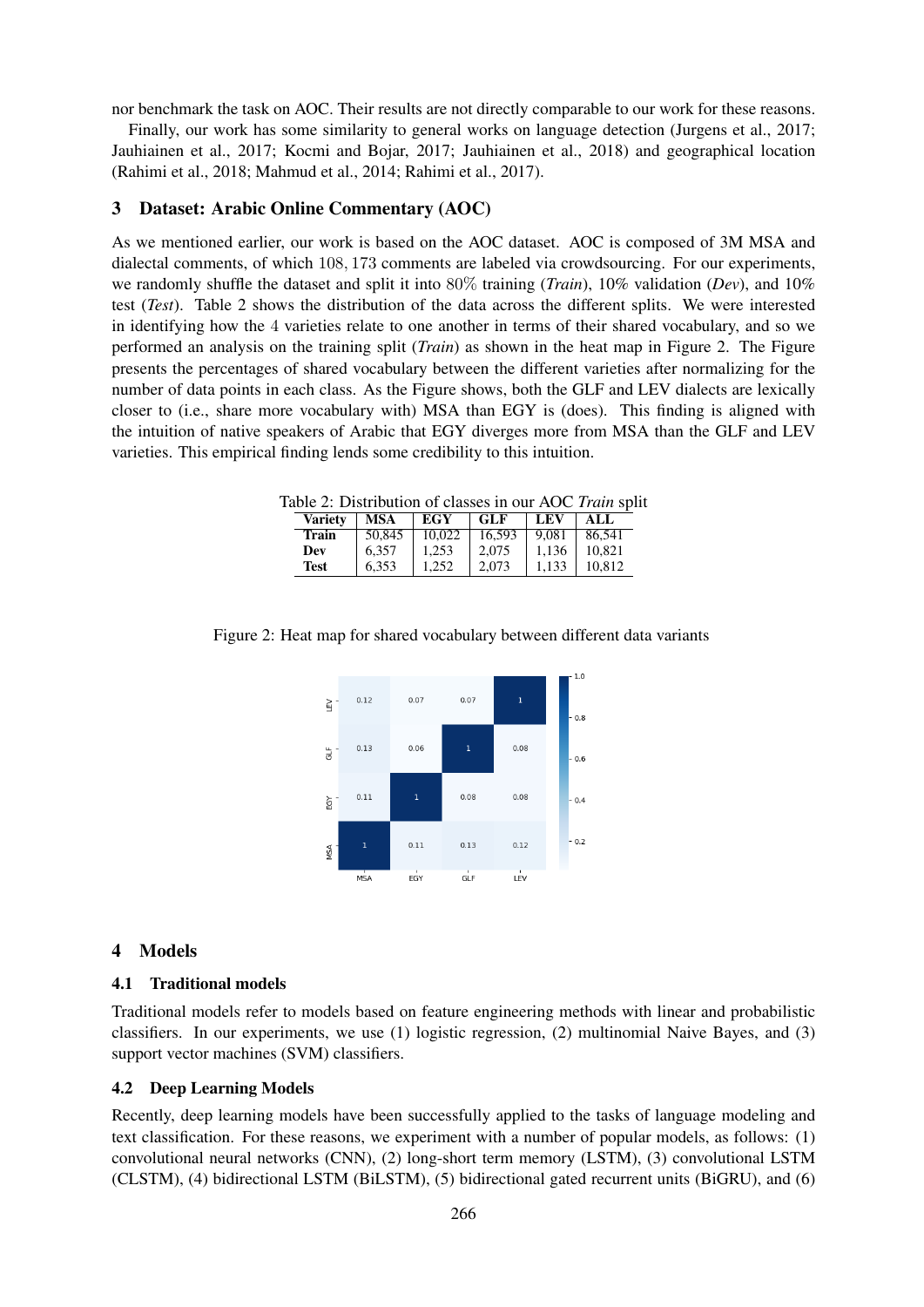BiLSTM with attention. While there are other variations of how some of these models learn (Vaswani et al., 2017), we believe these models with the variations we exploit form a strong basis for our benchmarking objective. In all our models, we use pre-trained word vectors based on word2vec to initialize the networks. We then fine-tune weights during learning.

Word-based Convolutional Neural Network (CNN): This model is conceptually similar to the one described in Kim (2014), and has the following architecture:

- *Input layer:* an input layer to map word sequence w into a sequence vector **x** where  $x_w$  is a realvalued vector ( $x_w \in \mathbb{R}^{d_{emb}}$ , with  $d_{emb} = 300$  in all our models) initialized from external embedding model and tuned during training. The embedding layer is followed by a dropout rate of 0.5 for regularization (in this case to prevent co-adaptation between hidden units).
- *Convolution layer:* Two 1-D convolution operations are applied in parallel to the input layer to map input sequence **x** into a hidden sequence **h**. A filter  $k \in \mathbb{R}^{w \bar{d}_{emb}}$  is applied to a window of concatenated word embedding of size w to produce a new feature  $c_i$ . Where  $c_i \in \mathbb{R}$ ,  $c_i =$  $k \odot x_{i:i+w-1} + b$ , b is the bias  $b \in \mathbb{R}$ , and  $x_{i:i+w-1}$  is a concatenation of  $x_i, ... x_{i+w1}$ . The filter sizes used are 3 and 8 and the number of filters used is 10. After each convolution operation a non-linear activation of type Rectifier Linear Unit (ReLU) (Nair and Hinton, 2010) is applied. Finally different convolution outputs (the two convolutional maps in our case) are concatenated into a sequence  $\mathbf{c} \in \mathbb{R}^{n-h+1}$  (where n is the number of filters and h is the dimensionality of the hidden sequence) and passed to a pooling layer.
- *Maxpooling:* Temporal max-pooling, which is the 1-D version of pooling, is applied over the concatenated output of the multiple convolutions  $c$ , as mentioned above. The sequence  $c$  is converted into a single hidden vector  $\mathbf{c}'$  by taking the maximum values of extracted feature map  $\mathbf{c}' = max\{\mathbf{c}\}.$ The size of  $\mathbf{c}'$  is  $\Sigma_i n_i w_i$  where  $n_i$  is the number of filters and  $w_i$  the width of these filters.
- *Dense layer:* A 100 dimension fully-connected layer with a ReLU non-linear activation is added to map vector  $c'$  into a final vector  $c''$ . For regularization, we employ a dropout rate of 0.8 and an l2-norm.
- Softmax layer: Finally, the hidden units  $c''$  is converted into probability distribution over l via softmax function, where  $l$  is the number of classes.

Long-Short Term Memory (LSTM): In our experiments, we use different variations of recurrent neural networks. The first one is LSTM (Hochreiter and Schmidhuber, 1997). We use a word-based LSTM, with the following architecture:

- *Input layer:* The input layer is exactly the same as the one described in the CNN model above.
- *LSTM layer:* We use a vanilla LSTM architecture consisting of 100 dimensions hidden units. The LSTM is designed to capture long-term dependencies via augmenting a standard RNN with a memory state  $C_t$ , with  $C_t \in \mathbb{R}$  at time step t. The LSTM takes in a previous state  $h_{t-1}$  and input  $x_t$ , to calculate the hidden state  $h_t$  as follows:

$$
i_t = \sigma(W_i.[h_{t-1}, x_t] + b_i)
$$
  
\n
$$
f_t = \sigma(W_f.[h_{t-1}, x_t] + b_f)
$$
  
\n
$$
\tilde{C}_t = \tanh(W_C.[h_{t-1}, x_t] + b_C)
$$
  
\n
$$
C_t = f_t \odot C_{t-1} + i_t \odot \tilde{C}
$$
  
\n
$$
o_t = \sigma(W_o[h_{t-1}, x_t] + b_o)
$$
  
\n
$$
h_t = o_t \odot \tanh(C_t)
$$

where  $\sigma$  is the sigmoid, tanh is the hyperpolic tangent function, and  $\odot$  is the dot product between two vectors. The  $i_t$ ,  $f_t$ ,  $o_t$  are the *input, forget*, and *output* gates, and the  $\tilde{C}_t$  is a new memory cell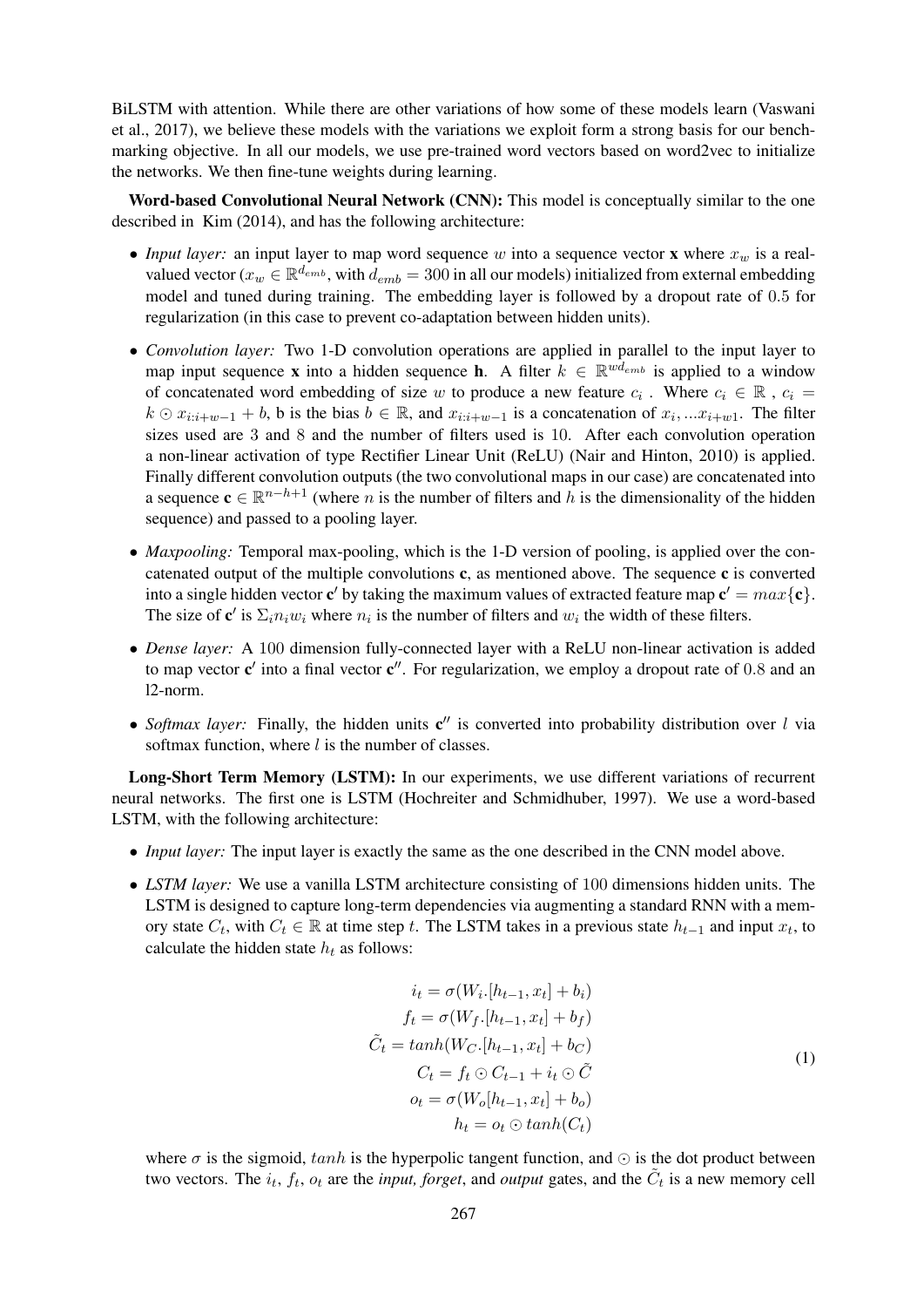vector with candidates that could be added to the state. We use the same regularization as we apply on the dense layer in the CNN model mentioned above.

• *Softmax layer:* Similar to that of the CNN above as well.

Convolution LSTM (CLSTM): This model is described in Zhou et al. (2015). The model architecture is similar to the CNN described earlier, but the fully-connected (dense) layer is replaced by an LSTM layer. The intuition behind the CLSTM is to use the CNN layer as a feature extractor, and directly feed the convolution output to the LSTM layer (which can capture long-term dependencies).

Bidirectional LSTM (BiLSTM): One limitation of conventional RNNs is that they are able to make predictions based on previously seen content only. Another variant of RNNs that addresses this problem is Bidirectional RNNs (BRNNs), which process the data in both directions in two separate hidden layers. These two hidden layers are then fed forward to the same output layer. BRNNs compute three sequences; a forward hidden sequence  $\overrightarrow{h}$ , a backward hidden sequence  $\overrightarrow{h}$ , and the output sequence y. The model transition equations are as below:

$$
\overrightarrow{h} = \mathcal{H}(W_{x}\overrightarrow{h}x_{t} + W_{\overrightarrow{h}}\overrightarrow{h}_{t+1} + b_{\overrightarrow{h}})
$$
  
\n
$$
\overleftarrow{h} = \mathcal{H}(W_{x}\overleftarrow{h}x_{t} + W_{\overleftarrow{h}}\overleftarrow{h}_{t+1} + b_{\overleftarrow{h}})
$$
  
\n
$$
y_{t} = W_{\overrightarrow{h}y}\overrightarrow{h}_{t} + W_{\overleftarrow{h}y}\overleftarrow{h}_{t} + b_{y}
$$
\n(2)

Where  $H$  can be any activation function. Combining BRNN and LSTM gives the BiLSTM model. In our experiments we use a 100 hidden units dimension to ensure a fair comparison with LSTM's results. We apply the same regularization techniques applied for the LSTM layer described above.

Bidirectional Gated Recurrent Units (BiGRU): Gated Recurrent Unit (GRU) (Chung et al., 2014) is a variant of LSTMs that combines the *forget* and *input* gates into a single update gate  $z_t$  by primarily merging the *cell* state and *hidden* state. This results in a simpler model composed of an *update* state  $z_t$ , a *reset* state  $r_t$ , and a new simpler *hidden* state  $h_t$ . The model transition equations are as follows:

$$
z_t = \sigma(W_z.[h_{t-1}, x_t])
$$
  
\n
$$
r_t = \sigma(W_r.[h_{t-1}, x_t])
$$
  
\n
$$
\tilde{h}_t = \tanh(W.[r_t * h_{t-1}, x_t])
$$
  
\n
$$
h_t = (1 - z_t) * h_{t-1} + z_t * \tilde{h}_t
$$
\n(3)

The Bidirectional GRU (BiGRUs) can be obtained by combining two GRUs, each looking at a different direction similar to the case of BiLSTMs above. We employ the same regularization techniques applied to the LSTM and BiLSTM networks.

## Attention-based BiLSTM

Recently, using an attention mechanism with a neural networks has resulted in notable success in a wide range of NLP tasks, such as machine translation, speech recognition, and image captioning (Bahdanau et al., 2014; Xu et al., 2015; Chorowski et al., 2015). In this section, we describe an attention mechanism that we employ in one of our models (BiLSTM) that turned out to perform well without attention, hoping the mechanism will further improve model performance. We use a simple implementation inspired by Zhou et al. (2016) where attention is applied to the output vector of the LSTM layer. If H is a matrix consisting of output vectors  $[h_1, h_2, ... h_T]$  (where T is the sentence length), we can compute the attention vector  $\alpha$  of the sequence as follows:

$$
\mathbf{e}_t = \tanh(h_t) \n\alpha_t = \frac{\exp(e_t)}{\sum_{i=1}^T \exp(e_i)}
$$
\n(4)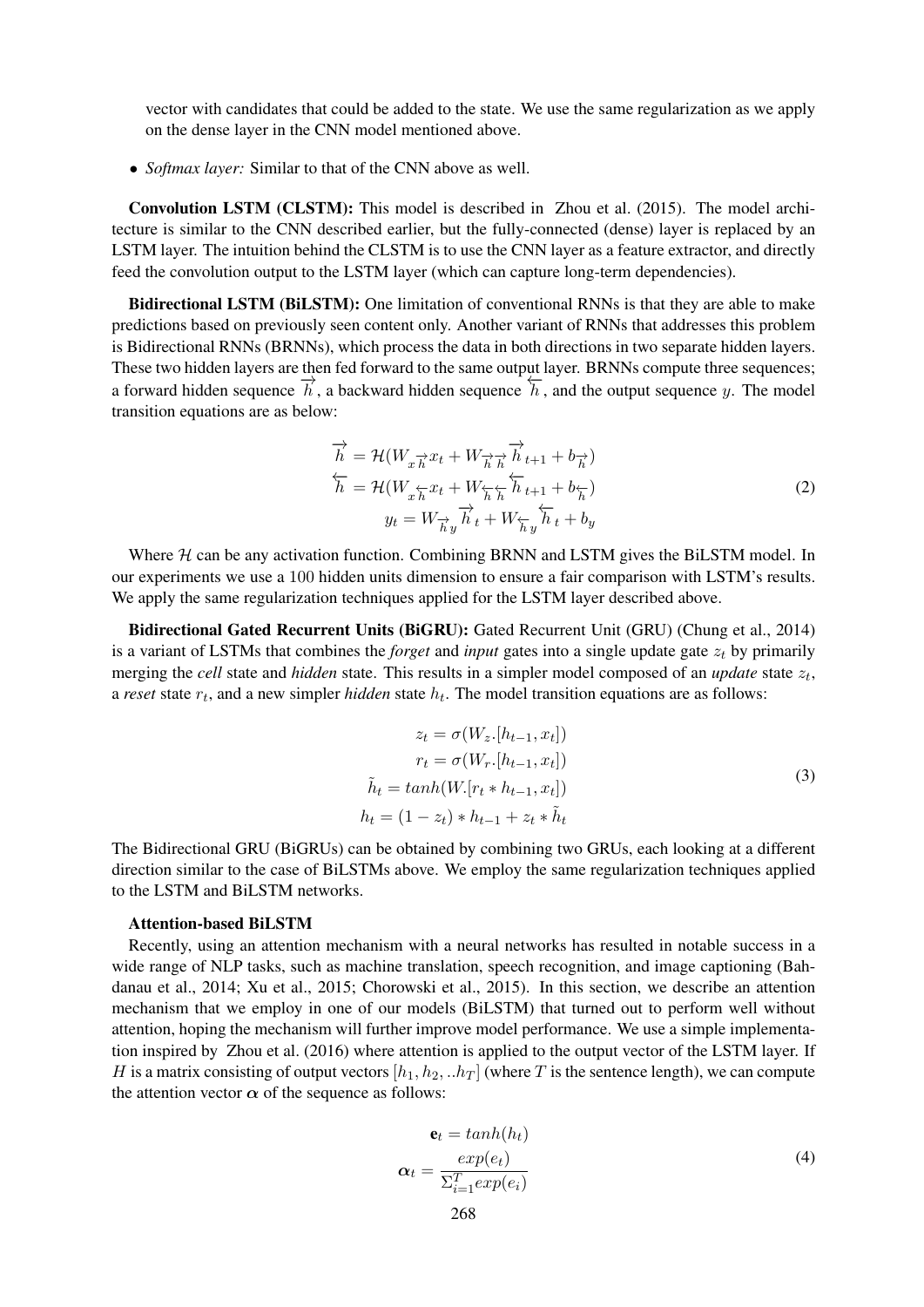Finally, the representation vector for input text  $\bf{v}$  is computed by a weighted summation over all the time steps, using obtained attention scores as weights.

$$
\mathbf{v} = \Sigma_{i=1}^T \alpha_i h_i \tag{5}
$$

The vector v is an encoded representation of the whole input text. This representation is passed to the  $softmax$  layer for classification.

## 5 Experiments

We perform 3 different classification tasks: (A) *binary classification*, where we tease apart the MSA and the dialectal data, (B) *3-way dialects*, where we attempt to distinguish between EGY, GLF, and LEV; and (C) *4-way variants* (i.e., MSA vs. EGY vs. GLF vs. LEV). Since our goal in this work is to explore how several popular traditional settings and deep learning model architectures fare on the dialect identification task, we use classifiers with pre-defined hyper-parameters inspired by previous works as described in Section 4. As we mention in Section 3, we split the data into 80% *Train*, 10% *Dev*, and 10% *Test*. While we train on *Train* and report results on both the *Dev* and *Test* sets in the current work, our goal is to invest on hyper-parameter tuning based on the development set in the future. Benchmarking the data is thus helpful as it facilitates comparisons in future works. <sup>1</sup>

## 5.1 Pre-processing

We process our data the same way across all our traditional and deep learning experiments, as follows:

- Tokenization and normalization: We tokenize our data based on white space, excluding all nonunicode characters. We then normalize *Alif maksura* to *Ya*, reduce all *hamzated Alif* to plain *Alif*, and remove all non-Arabic characters/words (e.g., "very", "50\$").
- Input sequence quantization: In our experiments, we fix the vocabulary at the most frequent 50K words. The input tokens are then converted into indices ranging from 1 to 50K based on our look-up vocabulary.
- Padding: For the deep learning classifiers, all input sequences are truncated to arbitrary maximum sequence length of 30 words per comment. Comments of length < 30 are zero-padded. This number can be tuned in future work.

#### 5.2 Traditional Classifier Experiments

We have two settings for the traditional classifiers: (1) presence vs. absence (0 vs. 1) vectors based on combinations of unigrams, bigrams, and trigrams; and (2) term-frequency inverse-document-frequency (TF-IDF) vectors based on combinations of unigrams, bigrams, and trigrams (Sparck Jones, 1972). We use scikit-learn's (Pedregosa et al., 2011) implementation of these classifiers.

#### 5.3 Deep Learning Experiments

All our deep models are trained for 10 epochs using the RMSprop optimizer. The model's weights  $W$ are initialized from a normal distribution  $W \sim N$  with a small standard deviation of  $\sigma = 0.05$ . Our models are trained using the Keras (Chollet and others, 2015) library with a Tensorflow (Abadi et al., 2016) backend. We train each of our 6 deep learning classifiers across 3 different settings pertaining the way we initialize the embeddings for the input layer in each network. The three embedding settings are:

- 1. Random embeddings: Where we initialize the input layer randomly.
- 2. AOC-based embeddings: We make use of the  $\sim 3$ M unlabeled comments in AOC by training a "continuous bag of words" (CBOW) (Mikolov et al., 2013) model exploiting them. We adopt the settings in Abdul-Mageed et al. (2018) for training our model to acquire 300 dimensional word vectors.

<sup>&</sup>lt;sup>1</sup>The benchmarked data can be obtained by emailing the authors. See also project repository at: https://github. com/UBC-NLP/aoc\_id.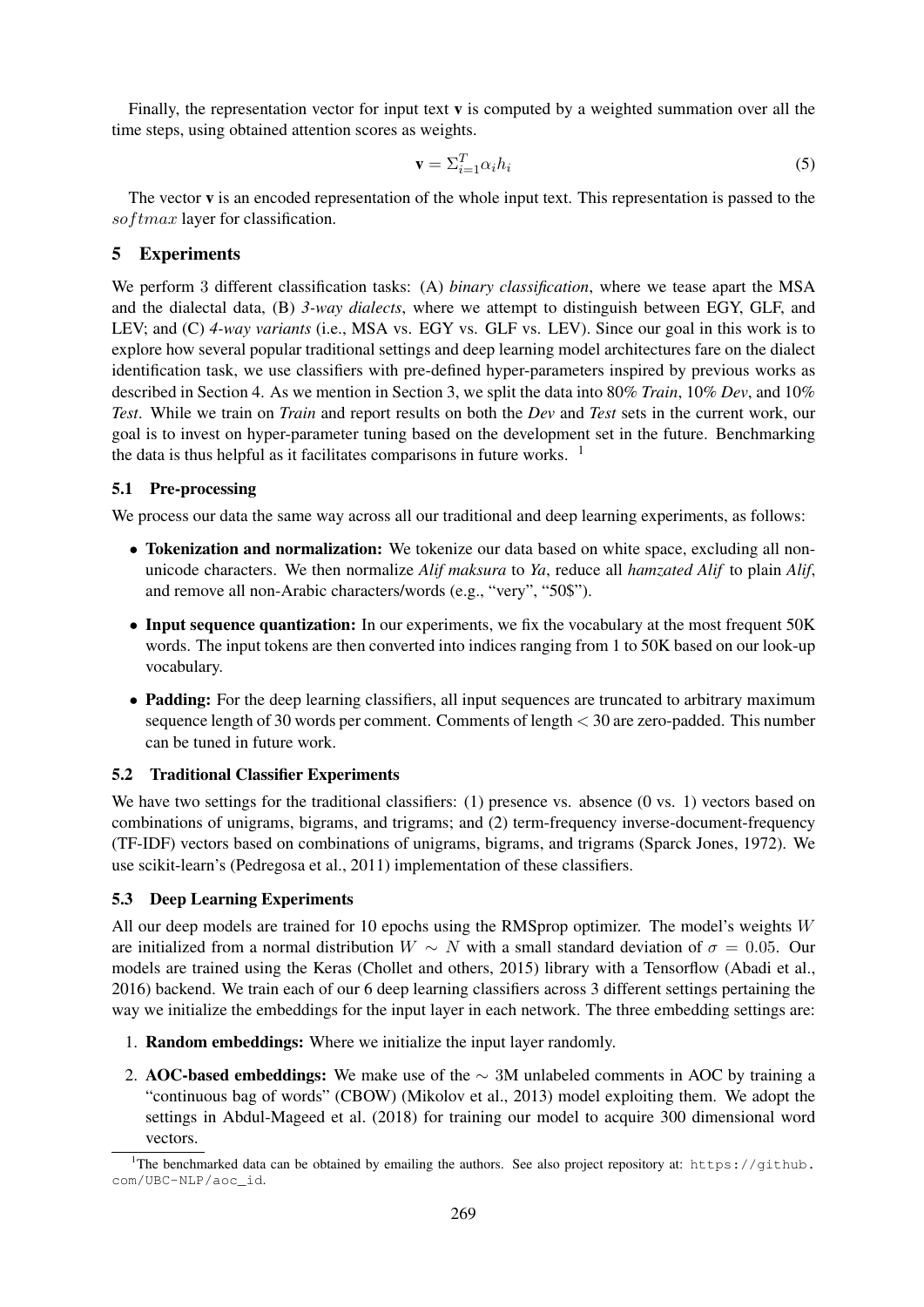|                                                                               | <b>Binary</b> |             | Three-way |             | Four-way |       |  |  |  |
|-------------------------------------------------------------------------------|---------------|-------------|-----------|-------------|----------|-------|--|--|--|
| <b>Method</b>                                                                 | Dev           | <b>Test</b> | Dev       | <b>Test</b> | Dev      | Test  |  |  |  |
| <b>Traditional Classifiers</b>                                                |               |             |           |             |          |       |  |  |  |
| Baseline (majority class in Train)                                            |               | 58.75       | 58.75     | 58.75       | 46.49    | 46.49 |  |  |  |
| Logistic Regression $(1+2+3$ grams)                                           | 84.18         | 83.71       | 86.91     | 85.75       | 75.75    | 78.24 |  |  |  |
| Naive Bayes $(1+2+3 \text{ grams})$                                           | 84.97         | 84.53       | 87.51     | 87.81       | 80.15    | 77.75 |  |  |  |
| SVM $(1+2+3$ grams)                                                           | 82.79         | 82.41       | 85.51     | 84.27       | 74.5     | 75.82 |  |  |  |
| Logistic Regression $(1+2+3)$ grams TF-IDF)                                   | 83.96         | 83.24       | 86.71     | 85.51       | 75.81    | 78.24 |  |  |  |
| Naive Bayes $(1+2+3$ grams TF-IDF)                                            | 83.52         | 82.91       | 86.61     | 86.87       | 73.21    | 75.81 |  |  |  |
| SVM $(1+2+3$ grams TF-IDF)                                                    |               | 83.61       | 86.76     | 85.93       | 76.65    | 78.61 |  |  |  |
| <b>Deep Learning - Random Embeddings</b>                                      |               |             |           |             |          |       |  |  |  |
| CNN (Kim, 2014)                                                               | 85.69         | 85.16       | 81.63     | 81.11       | 66.34    | 68.86 |  |  |  |
| CLSTM (Zhou et al., 2015)                                                     | 84.73         | 84.17       | 78.91     | 78.32       | 64.58    | 65.25 |  |  |  |
| <b>LSTM</b>                                                                   |               | 85.28       | 78.61     | 78.51       | 70.21    | 68.71 |  |  |  |
| <b>BiLSTM</b>                                                                 | 84.11         | 83.77       | 85.82     | 84.99       | 75.94    | 77.55 |  |  |  |
| <b>BiGRU</b>                                                                  |               | 82.77       | 84.88     | 84.45       | 74.56    | 76.51 |  |  |  |
| Attention-BiLSTM                                                              |               | 85.23       | 86.12     | 85.93       | 79.97    | 80.21 |  |  |  |
| <b>Deep Learning - AOC Embeddings</b>                                         |               |             |           |             |          |       |  |  |  |
| CNN (Kim, 2014)                                                               | 85.02         | 84.51       | 76.81     | 76.53       | 64.23    | 64.17 |  |  |  |
| CLSTM (Zhou et al., 2015)                                                     | 85.17         | 84.73       | 76.81     | 75.71       | 64.61    | 63.89 |  |  |  |
| <b>LSTM</b>                                                                   |               | 84.07       | 83.89     | 82.67       | 70.01    | 68.91 |  |  |  |
| <b>BiLSTM</b>                                                                 |               | 84.88       | 86.21     | 86.01       | 76.12    | 78.35 |  |  |  |
| <b>BiGRU</b>                                                                  | 85.39         | 85.27       | 86.92     | 86.57       | 79.61    | 80.11 |  |  |  |
| Attention-BiLSTM                                                              | 85.77         | 85.71       | 87.01     | 86.93       | 80.25    | 81.12 |  |  |  |
| (Abdul-Mageed et al., 2018)<br><b>Deep Learning - Twitter-City Embeddings</b> |               |             |           |             |          |       |  |  |  |
| CNN (Kim, 2014)                                                               | 86.68         | 86.26       | 85.51     | 85.36       | 74.13    | 75.61 |  |  |  |
| CLSTM (Zhou et al., 2015)                                                     | 86.61         | 86.28       | 82.77     | 82.56       | 79.41    | 77.51 |  |  |  |
| <b>LSTM</b>                                                                   |               | 85.07       | 84.41     | 84.61       | 75.21    | 78.53 |  |  |  |
| <b>BiLSTM</b>                                                                 | 87.16         | 86.99       | 87.31     | 87.11       | 82.81    | 81.93 |  |  |  |
| <b>BiGRU</b>                                                                  | 87.65         | 87.23       | 87.11     | 86.18       | 83.25    | 82.21 |  |  |  |
| <b>Attention BiLSTM</b>                                                       |               | 87.21       | 87.81     | 87.41       | 83.49    | 82.45 |  |  |  |

Table 3: Experimental results, in accuracy, on our *Dev* and *Test* AOC splits

3. Twitter-City embeddings: This is based on the CBOW word2vec model released by Abdul-Mageed et al. (2018). The authors train their models on a  $\frac{1}{4}$  billion tweets dataset collected from 29 different cities from 10 Arab countries. The authors use a window of size 5 words, minimal word frequency set at 100 words, and 300 dimensional word vectors to train this model.

## 6 Results

Table 3 shows our results in accuracy across the three classification tasks (i.e., *binary, 3-way*, and *4 way*), as described in Section 5. Our baseline in each task is the majority class in the respective *Train* set. As Table 6 shows, among traditional models, the Naive Bayes classifier achieves the best performance across all three tasks both on *Dev* and *Test* data. As a sole exception, SVMs outperforms Naive Bayes on the *Test* set for the 4-way classification task. As best accuracy, traditional classifiers yield 84.53 (*binary*), 87.81 (*3-way*), and 78.61 (*4-way*) on the *Test* splits.

As Table 3 shows, across the different classification tasks, models initialized with the Twitter-City embeddings (Abdul-Mageed et al., 2018) perform best on the task compared to those initialized randomly or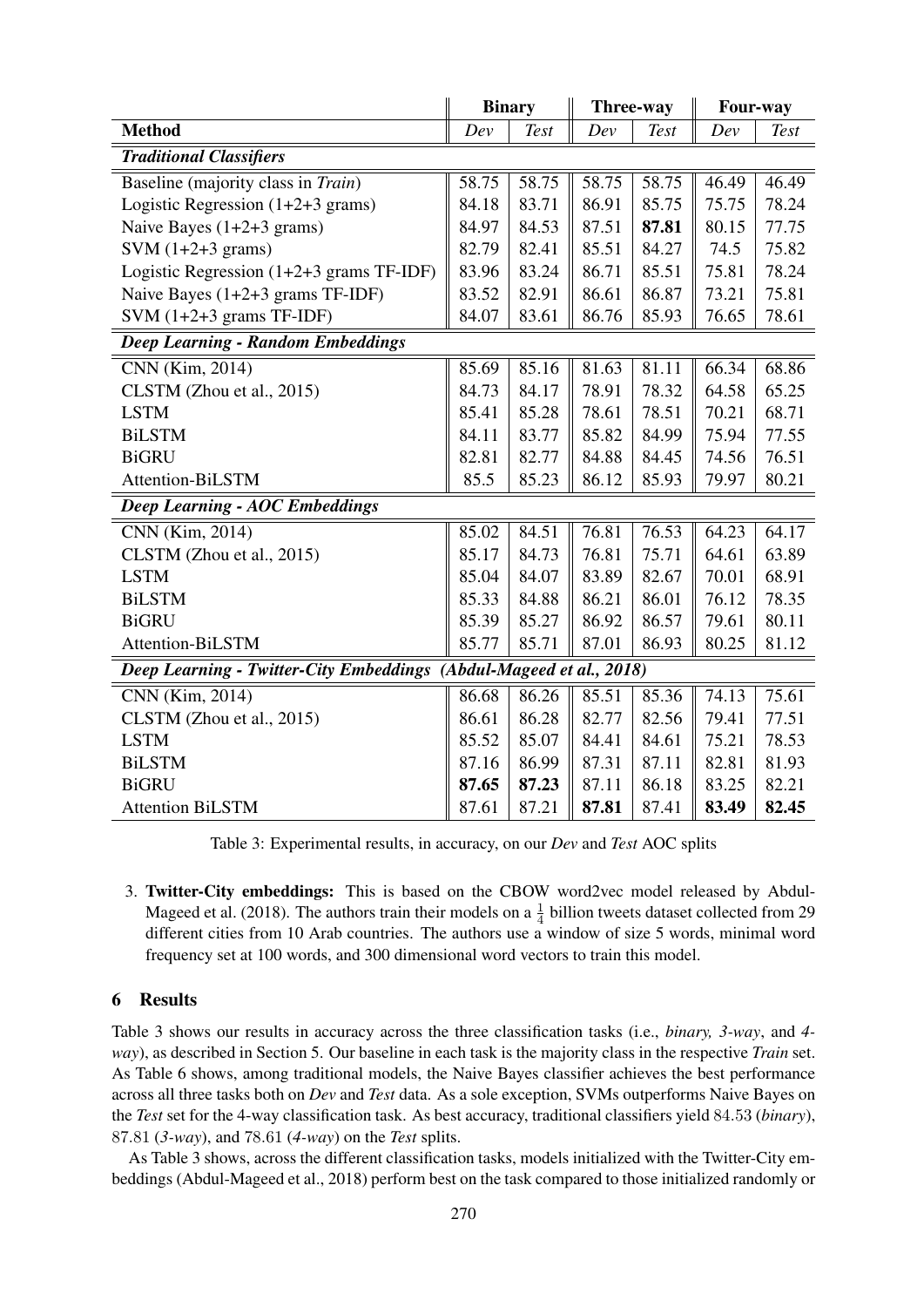with the AOC embeddings. We also observe that AOC embeddings are better than random initialization. For *binary classification*, as Table 6 shows, BiGRU obtains the best accuracy on both *Dev* (87.65) and *Test* (87.23), with attention-BiLSTM performing quite closely. For the *3-way classification* task (dialect only classifier), while attention-BiLSTM obtains the best result on the *Dev* (87.81), it is slightly outperformed by the Naive Bayes classifier on *Test* (also 87.81). For *4-way classification*, attention-BiLSTM obtained best accuracy on both *Dev* (83.49) and *Test* (82.42).

Aligned with knowledge about deep models, we note the positive effect of larger training data on classification. For example, when we reduce the size of *Train* by excluding the MSA comments (58% of the manually annotated data), traditional classifiers outperform most of the deep learning classifiers on 3-way classification. Similarly, results drop when we thinly spread the data across the 4 categories for 4-way classification.

## 7 Analysis

Figure 3 is a visualization of classification errors acquired with attention-BiLSTM results (best accuracy in the multi-class tasks). The *left-side (3-way/dialects)* matrix shows how LEV is confused 20% of the time with GLF, directly reflecting the closer lexical distance between the two varieties compared to the distance of either of them to EGY. The *right-side (4-way)* matrix shows that 23% of the GLF errors are confused with MSA, followed by LEV errors (confused with MSA 20% of the time). This is a result of the higher lexical overlap between the two dialects and MSA, as we described in our observations around Figure 2. As Table 2 shows, MSA also dominates *Train* and hence these confusions with MSA are expected.

Figure 3: Analysis of Attention-BiLSTM results. Left: Confusion matrix for *3-way* predictions. Right: Confusion matrix for *4-way* classification.



# 8 Conclusion

We benchmarked the AOC dataset, a popular dataset of Arabic online comments, for deep learning work focused at dialect identification. We also developed 12 different classifiers (6 traditional and 6 based on deep learning) to offer strong baselines for the task. Results show attention-based BiLSTMs to work well on this task, especially when initialized using a large dialect specific word embeddings model. In the future, we plan to exploit sub-word and further tune hyper-parameters of our models.

## 9 Acknowledgement

We acknowledge the support of the Natural Sciences and Engineering Research Council of Canada (NSERC). This research was also supported by the Social Sciences and Humanities Research Council of Canada (SSHRC).The research was enabled in part by support provided by WestGrid (https: //www.westgrid.ca/) and Compute Canada (www.computecanada.ca). We thank Omar Zaidan and Chris Callison-Burch for sharing the AOC data.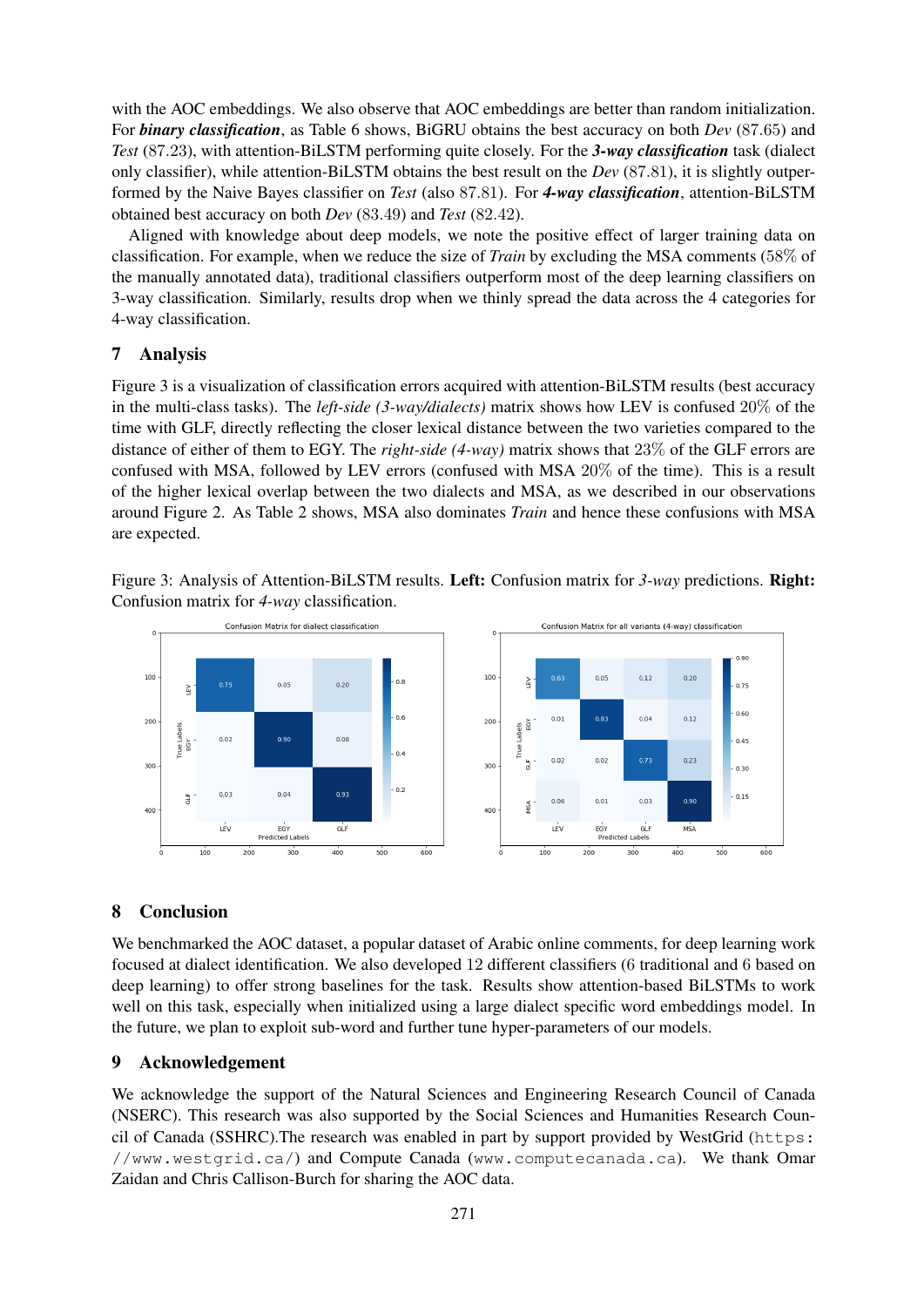#### References

- Martín Abadi, Paul Barham, Jianmin Chen, Zhifeng Chen, Andy Davis, Jeffrey Dean, Matthieu Devin, Sanjay Ghemawat, Geoffrey Irving, Michael Isard, et al. 2016. Tensorflow: A system for large-scale machine learning. In *OSDI*, volume 16, pages 265–283.
- Muhammad Abdul-Mageed, Anneke Buffone, Hao Peng, Johannes C Eichstaedt, and Lyle H Ungar. 2017. Recognizing pathogenic empathy in social media. In *ICWSM*, pages 448–451.
- Muhammad Abdul-Mageed, Hassan Alhuzali, and Mohamed Elaraby. 2018. You tweet what you speak: A citylevel dataset of arabic dialects. In *LREC*, pages 3653–3659.
- Muhammad Abdul-Mageed. 2015. *Subjectivity and sentiment analysis of Arabic as a morophologically-rich language*. Ph.D. thesis, Indiana University.
- Muhammad Abdul-Mageed. 2017. Modeling arabic subjectivity and sentiment in lexical space. *Information Processing & Management*.
- Steven Abney and Steven Bird. 2010. The human language project: building a universal corpus of the world's languages. In *Proceedings of the 48th annual meeting of the association for computational linguistics*, pages 88–97. Association for Computational Linguistics.
- Ahmed Ali, Najim Dehak, Patrick Cardinal, Sameer Khurana, Sree Harsha Yella, James Glass, Peter Bell, and Steve Renals. 2015. Automatic dialect detection in arabic broadcast speech. *arXiv preprint arXiv:1509.06928*.
- Dzmitry Bahdanau, Kyunghyun Cho, and Yoshua Bengio. 2014. Neural machine translation by jointly learning to align and translate. *arXiv preprint arXiv:1409.0473*.
- Yonatan Belinkov and James Glass. 2016. A character-level convolutional neural network for distinguishing similar languages and dialects. *arXiv preprint arXiv:1609.07568*.

François Chollet et al. 2015. Keras.

- Jan K Chorowski, Dzmitry Bahdanau, Dmitriy Serdyuk, Kyunghyun Cho, and Yoshua Bengio. 2015. Attentionbased models for speech recognition. In *Advances in neural information processing systems*, pages 577–585.
- Junyoung Chung, Caglar Gulcehre, KyungHyun Cho, and Yoshua Bengio. 2014. Empirical evaluation of gated recurrent neural networks on sequence modeling. *arXiv preprint arXiv:1412.3555*.
- Ryan Cotterell and Chris Callison-Burch. 2014. A multi-dialect, multi-genre corpus of informal written arabic. In *LREC*, pages 241–245.
- Kareem Darwish, Hassan Sajjad, and Hamdy Mubarak. 2014. Verifiably effective arabic dialect identification. In *Proceedings of the 2014 Conference on Empirical Methods in Natural Language Processing (EMNLP)*, pages 1465–1468.
- Mona Diab, Nizar Habash, Owen Rambow, Mohamed Altantawy, and Yassine Benajiba. 2010. Colaba: Arabic dialect annotation and processing. In *Lrec workshop on semitic language processing*, pages 66–74.
- Heba Elfardy and Mona Diab. 2013. Sentence level dialect identification in arabic. In *Proceedings of the 51st Annual Meeting of the Association for Computational Linguistics (Volume 2: Short Papers)*, volume 2, pages 456–461.
- Heba Elfardy, Mohamed Al-Badrashiny, and Mona Diab. 2014. Aida: Identifying code switching in informal arabic text. In *Proceedings of The First Workshop on Computational Approaches to Code Switching*, pages 94–101.
- Nizar Habash, Mona T Diab, and Owen Rambow. 2012. Conventional orthography for dialectal arabic. In *LREC*, pages 711–718.
- Nizar Y Habash. 2010. Introduction to arabic natural language processing. *Synthesis Lectures on Human Language Technologies*, 3(1):1–187.
- Bartosz Hawelka, Izabela Sitko, Euro Beinat, Stanislav Sobolevsky, Pavlos Kazakopoulos, and Carlo Ratti. 2014. Geo-located twitter as proxy for global mobility patterns. *Cartography and Geographic Information Science*, 41(3):260–271.

Sepp Hochreiter and Jürgen Schmidhuber. 1997. Long short-term memory. *Neural computation*, 9(8):1735–1780.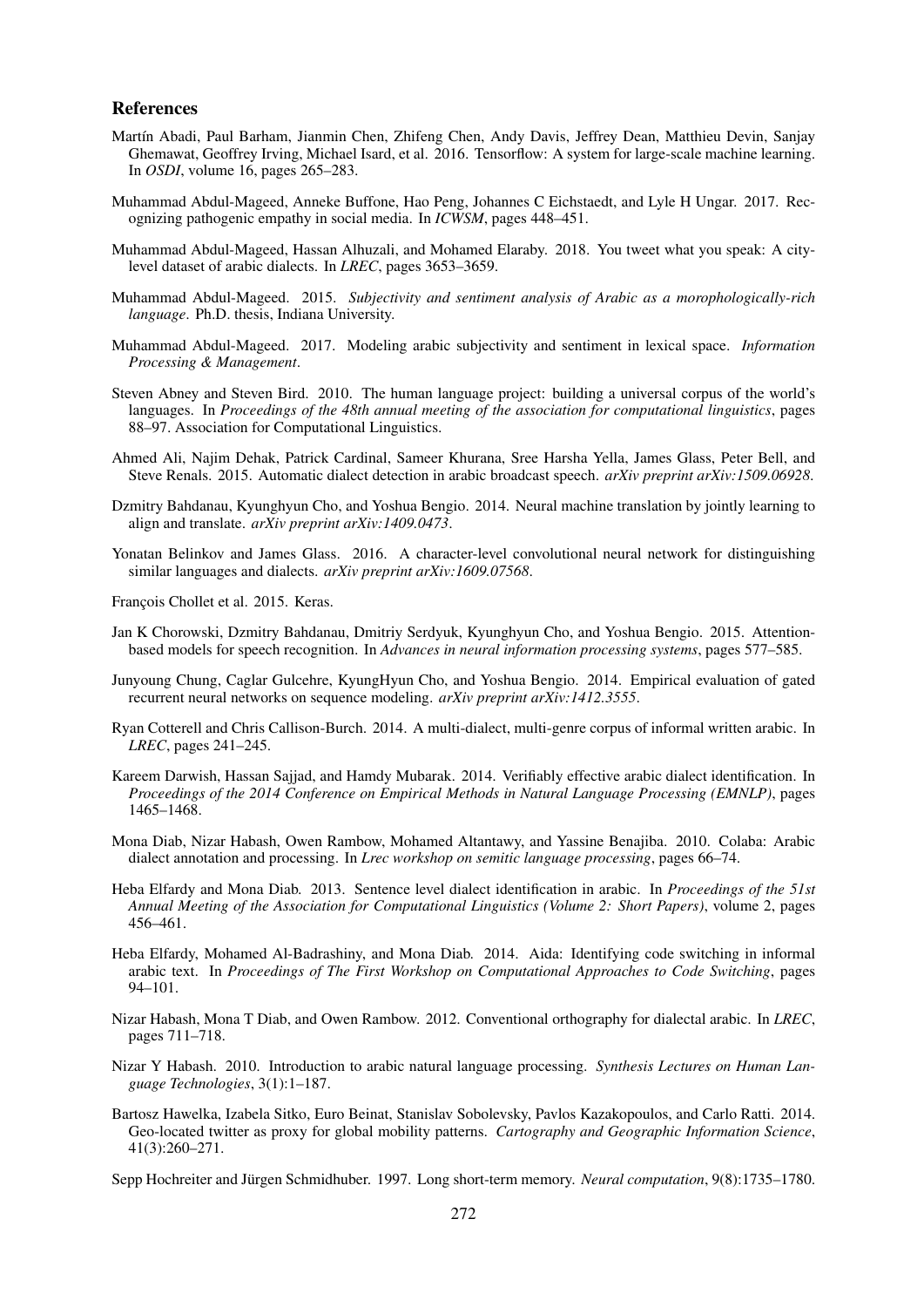- Fei Huang. 2015. Improved arabic dialect classification with social media data. In *Proceedings of the 2015 Conference on Empirical Methods in Natural Language Processing*, pages 2118–2126.
- Tommi Jauhiainen, Krister Linden, and Heidi Jauhiainen. 2017. Evaluation of language identification methods ´ using 285 languages. In *Proceedings of the 21st Nordic Conference on Computational Linguistics*, pages 183– 191.
- Tommi Jauhiainen, Marco Lui, Marcos Zampieri, Timothy Baldwin, and Krister Linden. 2018. Automatic lan- ´ guage identification in texts: A survey. *arXiv preprint arXiv:1804.08186*.
- Raja Jurdak, Kun Zhao, Jiajun Liu, Maurice AbouJaoude, Mark Cameron, and David Newth. 2015. Understanding human mobility from twitter. *PloS one*, 10(7):e0131469.
- David Jurgens, Yulia Tsvetkov, and Dan Jurafsky. 2017. Incorporating dialectal variability for socially equitable language identification. In *Proceedings of the 55th Annual Meeting of the Association for Computational Linguistics (Volume 2: Short Papers)*, volume 2, pages 51–57.
- Yoon Kim. 2014. Convolutional neural networks for sentence classification. *arXiv preprint arXiv:1408.5882*.
- Tom Kocmi and Ondřej Bojar. 2017. Lanidenn: Multilingual language identification on character window. *arXiv preprint arXiv:1701.03338*.
- Wang Ling, Guang Xiang, Chris Dyer, Alan Black, and Isabel Trancoso. 2013. Microblogs as parallel corpora. In *Proceedings of the 51st Annual Meeting of the Association for Computational Linguistics (Volume 1: Long Papers)*, volume 1, pages 176–186.
- Thomas Louail, Maxime Lenormand, Oliva G Cantu Ros, Miguel Picornell, Ricardo Herranz, Enrique Frias-Martinez, José J Ramasco, and Marc Barthelemy. 2014. From mobile phone data to the spatial structure of cities. *Scientific reports*, 4:5276.
- Marco Lui and Timothy Baldwin. 2012. langid. py: An off-the-shelf language identification tool. In *Proceedings of the ACL 2012 system demonstrations*, pages 25–30. Association for Computational Linguistics.
- Jalal Mahmud, Jeffrey Nichols, and Clemens Drews. 2014. Home location identification of twitter users. *ACM Transactions on Intelligent Systems and Technology (TIST)*, 5(3):47.
- Tomas Mikolov, Kai Chen, Greg Corrado, and Jeffrey Dean. 2013. Efficient estimation of word representations in vector space. *arXiv preprint arXiv:1301.3781*.
- Vinod Nair and Geoffrey E Hinton. 2010. Rectified linear units improve restricted boltzmann machines. In *Proceedings of the 27th international conference on machine learning (ICML-10)*, pages 807–814.
- Maryam Najafian, Sameer Khurana, Suwon Shon, Ahmed Ali, and James Glass. 2018. Exploiting convolutional neural networks for phonotactic based dialect identification. ICASSP.
- Quynh C Nguyen, Dapeng Li, Hsien-Wen Meng, Suraj Kath, Elaine Nsoesie, Feifei Li, and Ming Wen. 2016. Building a national neighborhood dataset from geotagged twitter data for indicators of happiness, diet, and physical activity. *JMIR public health and surveillance*, 2(2).
- Quynh C Nguyen, Kimberly D Brunisholz, Weijun Yu, Matt McCullough, Heidi A Hanson, Michelle L Litchman, Feifei Li, Yuan Wan, James A VanDerslice, Ming Wen, et al. 2017. Twitter-derived neighborhood characteristics associated with obesity and diabetes. *Scientific reports*, 7(1):16425.
- Leysia Palen and Amanda L Hughes. 2018. Social media in disaster communication. In *Handbook of Disaster Research*, pages 497–518. Springer.
- Fabian Pedregosa, Gael Varoquaux, Alexandre Gramfort, Vincent Michel, Bertrand Thirion, Olivier Grisel, Math- ¨ ieu Blondel, Peter Prettenhofer, Ron Weiss, Vincent Dubourg, et al. 2011. Scikit-learn: Machine learning in python. *Journal of machine learning research*, 12(Oct):2825–2830.
- Afshin Rahimi, Trevor Cohn, and Timothy Baldwin. 2017. A neural model for user geolocation and lexical dialectology. *arXiv preprint arXiv:1704.04008*.
- Afshin Rahimi, Trevor Cohn, and Tim Baldwin. 2018. Semi-supervised user geolocation via graph convolutional networks. *arXiv preprint arXiv:1804.08049*.